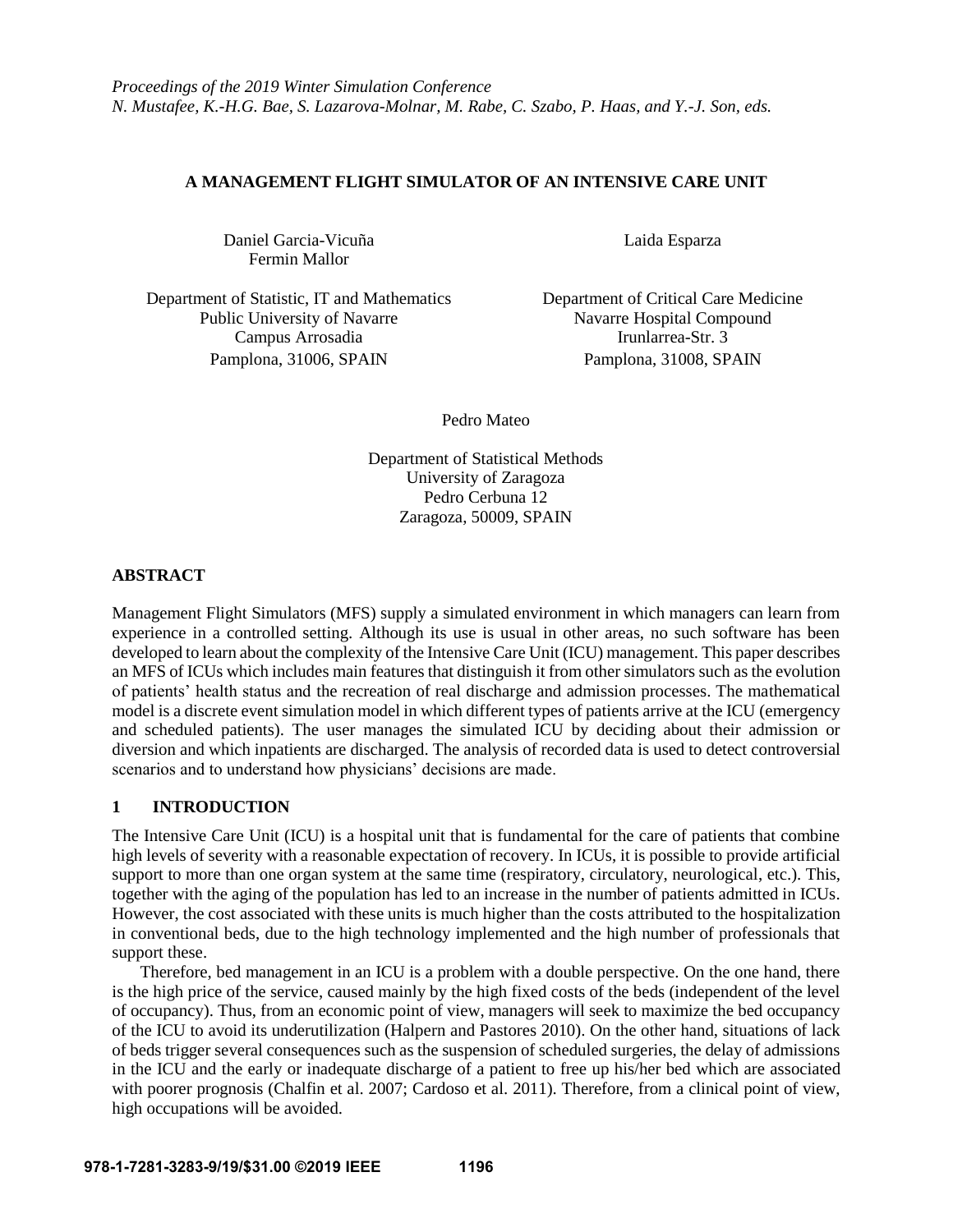Teres (1993) posed as one of the great ethical dilemmas a situation that he called "the ritual of the last bed". The stochastic nature of both the arrival of patients at ICU, as well as the length of their stays, makes inevitable that periodically the occupation of the ICU is close to the limit. On a day-to-day basis, it is the medical staff of the ICU that must adjust the demand for beds with the service capacity and decide on the admission of new patients and the discharge time of the inpatients.

In addition to pressure for lack of beds, there are other factors that also influence when a patient is discharged, such as the variability between physicians when determining the stability of a patient. Although variability is not a negative aspect, inappropriate variation can lead to inefficiencies in the quality of care.

The analysis of patient-admission and inpatient-discharge decisions can be done safely in virtual environments that reproduce with high fidelity the characteristics and dynamics of an ICU. The aim of this paper is to present an interactive simulator that mimics a real ICU and records the discharge decisions made by users. The main features that distinguish this simulator from others are the simulation of the patient stay by evolving their health status (instead of using a single value for the length of stay (LoS)) and the recreation of real discharge and admission processes. Both elements are determinant for creating credible virtual scenarios allowing the users the management of the ICU as they would do in a real ICU, that is, with the same information and environment. The analysis of the recorded data about admission/discharge decisions and the statistics about cancelled surgeries, inpatients discharged in advance, admissions delayed and diverted patients, are used to characterize bed management policies implemented by users. Furthermore, differences between users can be detected and quantified as well as the identification of scenarios in which decisions differ the most. These controversial scenarios are of special interest for physicians because they support the discussion to elaborate consensus protocols for triage decisions in the hospital that can help to reduce variability in medical practice.

The rest of the paper is organized as follows: in Section 2 related literature is briefly reviewed, Section 3 presents the mathematical modelling of the ICU dynamics and its implementation in a discrete event simulation model (DES); the definition of virtual ICUs and recreation of different scenarios, as well as the interaction with the user and the recorded data are detailed in Section 4. We end the paper with a Section of conclusions.

# **2 RELATED WORK**

In order to design a good mathematical model in the field of healthcare, it is necessary to account for both types of bibliography, medical and mathematical. Many mathematical models make assumptions that do not hold in the practice, which is the main reason for low success in the implementation of their results (Brailsford and Vissers 2011).

There is a broad medical literature describing the patient discharge decisions and reporting about their consequences. For instance, when a physician decides to shorten a patient's stay in order to admit another when there are no free beds, there is an increase in hospital mortality and patient LoS (Rodriguez-Carvajal et al. 2011; Ouanes et al. 2012), as well as in the risk of readmission to the ICU (Frost et al. 2010; Gantner et al. 2014). Some mathematical literature also discusses such discharge decisions, but usually they are not included in the mathematical models (Costa et al. 2003; Shmueli et al. 2003). Only a few mathematical models include this decision-making process (Dobson et al. 2010; Chan et al. 2012), but they lack some important elements (we refer to them in Section 3) that prevent them from analyzing real ICU management policies.

One of the classic problems addressed by simulation related to healthcare is ICU dimensioning and management optimization. ICUs are complex stochastic systems, so the simulation is a suitable tool to study them. Bai et al. (2018) offer a review of the use of operations research methods, including simulation, in ICU management. In order to obtain valid simulation models, it is necessary to include the process of physician's patient-discharge decision-making (Barado et al. 2012; Mallor and Azcárate 2014). It is certainly very difficult to create models for the decision making applied by physicians from the recorded data. In fact, many researchers approach this modelling problem from a normative point of view suggesting parameterized models that indicate how physicians' decisions should be made and then calibrating or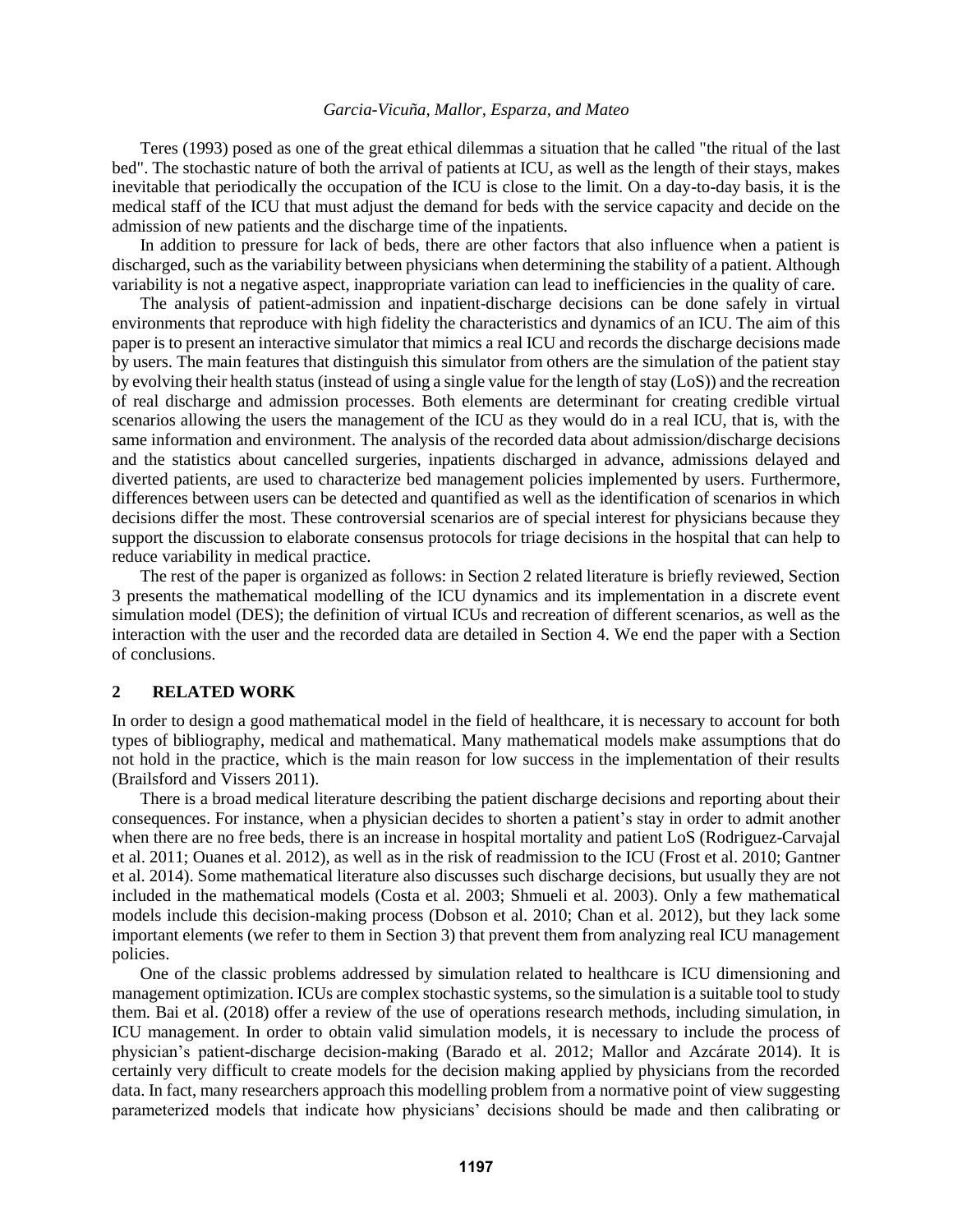optimizing the model parameters (Kim et al. 2000; Griffiths et al. 2013; Mallor et al. 2015; Mallor et al. 2016). There are also some studies (Ridge et al. 1998) in which early discharge is suggested as a bed management tool, but they are not explicitly modelled.

The literature reviewed shows that some researches can propose mathematical solutions to problems associated with ICU capacity and bed management. But the fact is that there are no articles found which provide analysis of how physicians' decisions are really made in ICUs. One way to collect this type of data is through management flight simulators (MFS), which supply a simulated environment in which managers can learn from experience in a controlled setting.

MFS, also known in the literature as virtual simulations, can be used both for research and as a learningtraining tool (Lamé and Simmons 2018). For research, this tool enables to induce decision-making processes, test theories about decision-making, analyze key processes and detect biases. No articles in which these methods are used in Healthcare to study physicians' decision-making have been found. But in other contexts such as economy (Sterman 1989) and environmental care (Moxnes and Saysel 2009), simulators have been used to analyze the behavior of a group of people.

Nevertheless, many Healthcare applications have been developed in which virtual simulation has a relevant role in order to teach students at universities and especially to learn from the experience of using. Most of those simulations use patient care manikins, only a few with computers or simulation models but none of them in ICU context. Grunewald et al. (2003) developed an interactive Web-based training program for radiology, which offers cases and exercises in radiographic anatomy at different selectable levels of difficulty. Rauner et al. (2016) provide both a training and a learning tool for mass casualty incidents. Bean et al. (2017) programmed a patient flow simulator with which professionals and students can learn important concepts about Healthcare management. After distributing resources between wards and deciding how those resources should be prioritized, users can observe how the flow of patients has been managed.

## **3 MODELLING AN INTENSIVE CARE UNIT**

#### **3.1 Modelling the Patient Flow and Admission/Discharge Decisions**

An ICU can be mathematically modelled into the framework of queuing models. This mathematical scheme, followed by most of the ICU simulation models, is extended in this work by including new elements, such as discharge process times and patient health status, in order to provide a more realistic environment.

An ICU is represented by a queuing model by considering that servers are ICU beds, clients are patients that arrive according to a known schedule for those coming from elective surgeries or randomly for emergency patients, there is no waiting room and the queue discipline is "first come, first served". Finally, the service is provided individually, with duration dependent on the illness of each patient. This description leads to a queuing model *G/G/c/c*, where *c* is the number of the beds in the ICU.

However, this model assumes admissions and discharges at any time and fails in modelling the dependence of the LoS of a patient with the congestion level of the ICU. According to physicians, these situations do not correspond to the real practice and in addition, the queuing model lacks the representation of admission and discharge processes. To overcome these drawbacks the basic *G/G/c/c* queueing model is extended to include both processes as well as the modelling of the patient health status, which will allow the users of the interactive simulator to make informed decisions as physicians do in the real practice.

**Discharge and admission process**. Both the discharge and the admission of a patient are complex and not automatic processes. Discharging process would be delayed if there were no free beds in the ward to which the patient is being transferred. Moreover, families have to be committed to accompany and take care of the patient. Regarding the admission process, sometimes a setup time is required in order to clean or disinfect a recently freed up bed. Only when a patient arrives at ICU and there is a totally cleaned bed, the admission of the patient is virtually instantaneous. For this reason, most ICUs have a reserved room in which an admitted patient can temporarily be treated until a bed is completely freed up. Physicians locate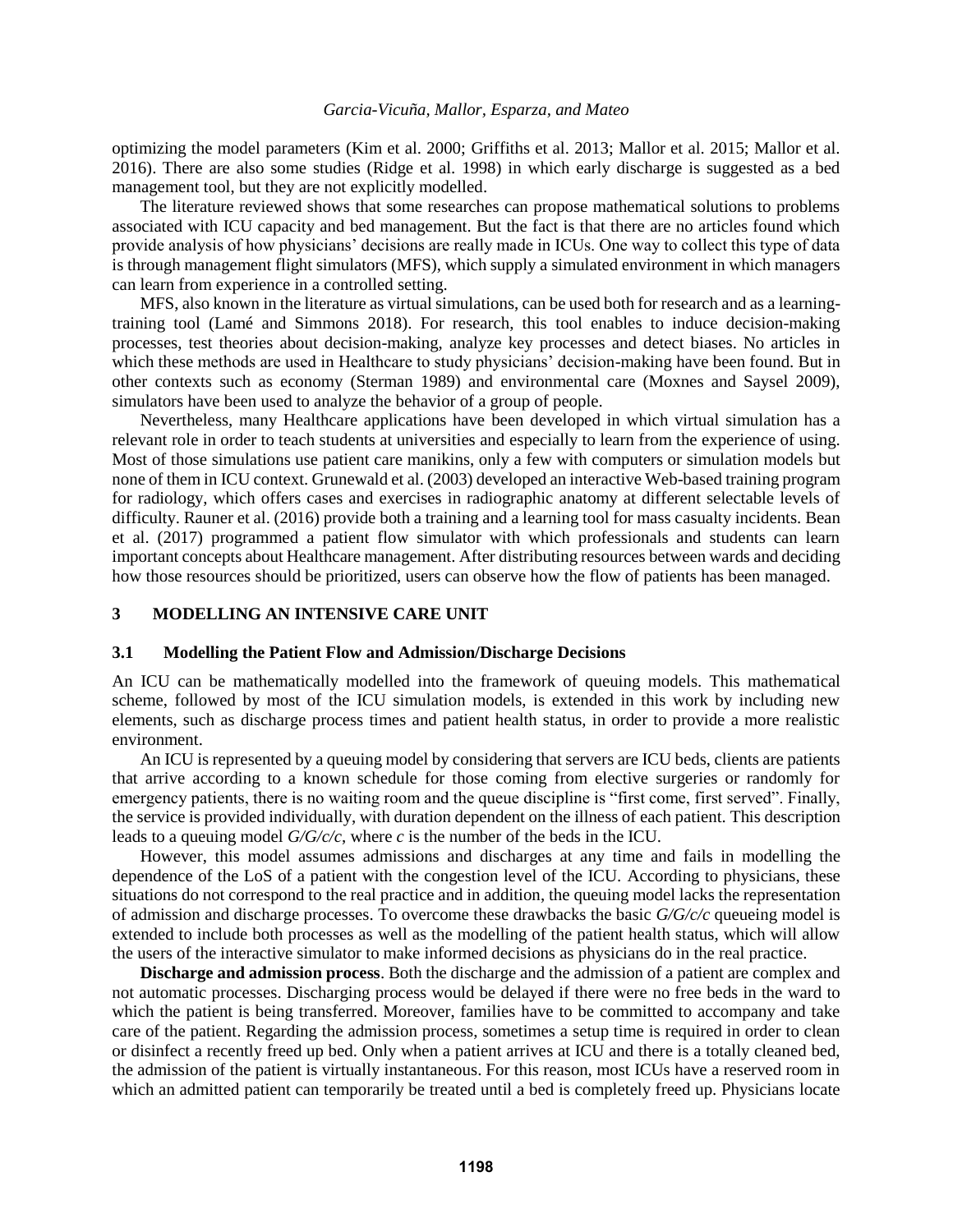patients there exceptionally and for a limited time, so this place is not like emergency waiting rooms where patients are queuing until being attended.

Figure 1 shows a diagram where both discharge and admission process are represented. On the right side, we can see a dark grey colored bed, which means that there is a patient waiting to be transferred because the discharge decision has just been made. The brown colored bed represents a deceased patient waiting for discharging too. When these two types of beds are freed up, the cleaning process starts (light grey color bed in Figure 1). After that, beds are available to be occupied with new admitted patients. On the left side, we can see both types of arrivals. Scheduled patients come from the operating room, and after that, if there is a bed available, they occupy it like when emergency admitted patients arrive. If not, both of them are temporarily located in those reserved beds (light blue color) until a bed has been completely freed up. The other three colors assigned to beds (red, orange and green) refer to three different categories of patient health status that are related to discharge decisions and that is explained in Section 4.3.



Figure 1: Representation of the dynamics of an ICU through the bed's state change diagram. The two types of patients are distinguished and also the direct entry to the ICU from a delayed one.

**Discharge decision times**. Decision making about the discharge of patients normally occurs only at a few scheduled times of the day. These moments are denominated clinical sessions and can take place once, twice or even three times a day (morning, afternoon and evening), depending on the ICU. During clinical sessions, physicians analyze discharge decisions considering ICU bed occupancy, patient health status and scheduled arrivals from surgery (described in Section 4.1). In the morning session, they also confirm or cancel surgeries of that day. When an emergency patient arrives at ICU, physicians decide on his/her admission. Only if there is no bed available, a patient discharge decision is required. In the case of discharge of patient and no rejection of the incoming one, the arriving patient can be exceptionally admitted and located in the reserved room as we have just explained.

**Patient's health status**. The queuing model represents the LoS of a patient as the realization of a certain random variable with a probability distribution fitted usually by using historical data. Therefore, this sampled time defines the event in which the patient is automatically discharged. However, the implementation of this approach in the simulator prevents from making decisions clinically grounded and informed. In this case, admission/discharge decision should rely on probability properties of the probability distribution used, as for example the expected remaining time. To overcome this strong drawback we model the health status of a patient by using 275 health indicators (medical and nursing reports included), all recorded by the software Metavision®, which is a dedicated software to monitor the health of inpatients of ICU. These variables (described in Appendix A) give an extended and realistic description of the evolution of the patient health status, whose evolution can improve or get worse. Several patients get infections, even some of them die. In fact, they are used by physicians to assess the health condition of a patient in order to decide whether the patient is stable enough to be transferred to a lower level of care. These health indicators include neurological, hemodynamic, respiratory parameters among others such as provenance and principal diagnosis.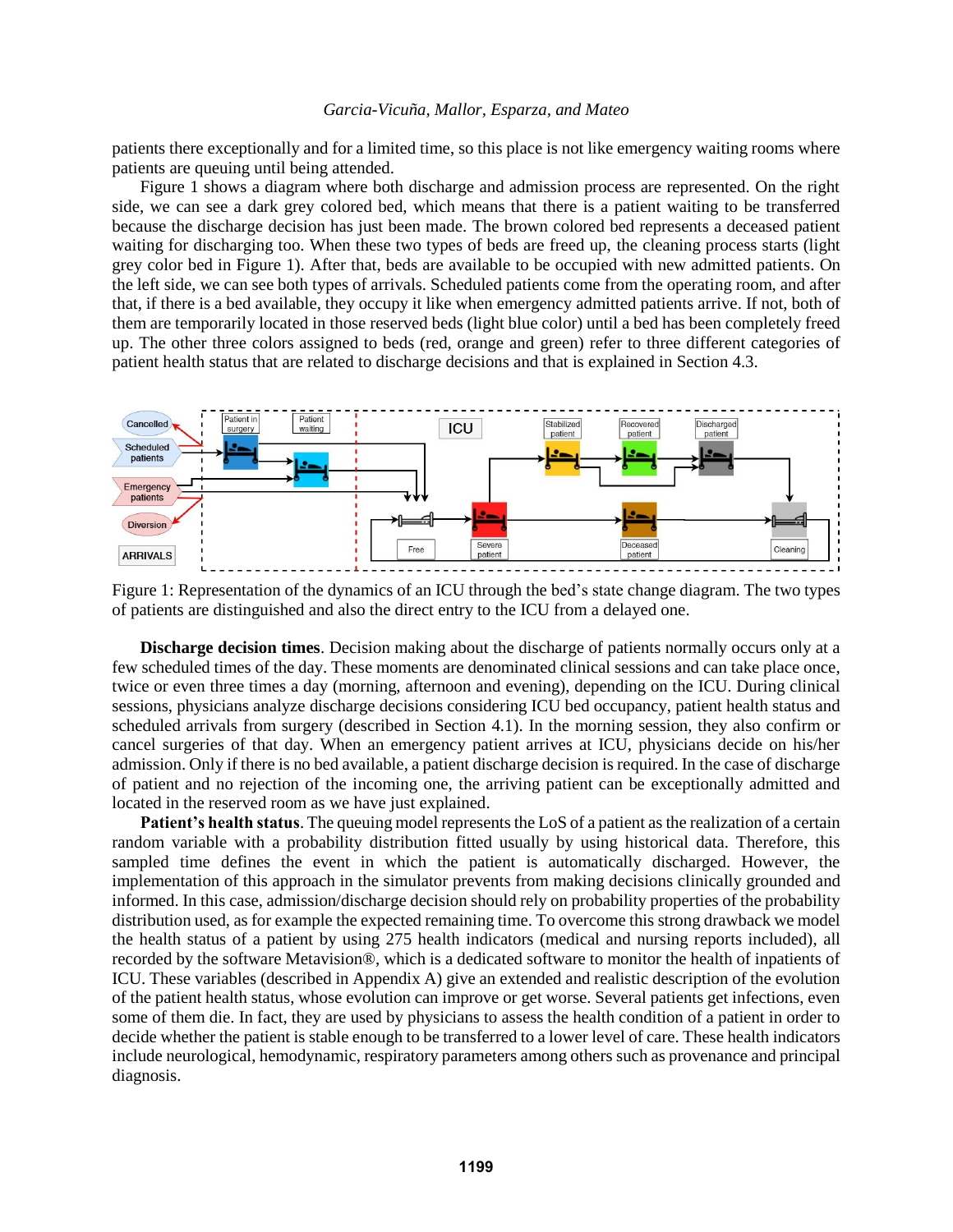All these processes and elements are included in a mathematical model that is organized as a Discrete Event Simulation (DES) Model, which is described in the next subsection.

# **3.2 The Discrete Event Simulation Model**

A DES model is defined by the set of state variables, which provide at any time a complete description of the simulated system, and the set of events, which modify the value of state variables. Three different kinds of state variables were used to describe the ICU at any time: the first one describes the patients already accepted but not admitted in the ICU yet, the second category is composed by the 275 state variables describing the health status of each inpatient (some of them are qualitative prognosis of physicians and nurses) and the third one describes the occupancy state of each bed.

Each ICU's bed can be in one of the following states (represented by different colors in Figure 1):

- Free: the bed is completely available for the admission of a patient.
- With a deceased patient: there is a patient who has just died and is waiting for discharge.
- With a severe patient: there is a very serious patient who cannot be discharged under no circumstances.
- With a stabilized patient: there is a stabilized patient who could be considered eligible to be discharged under circumstances of high occupancy pressure.
- With a recovered patient: there is a patient who has recovered and is ready to be discharged.
- With a discharged patient: there is a patient who is waiting for transfer to a lower level of care. Discharge decision has already been made.
- Cleaning: the bed is undergoing cleaning tasks to condition it for the admission of a new patient.

Events that modify through time the value of state variables are grouped in four different categories:

- Patients arrival times (emergency or scheduled patients). There are two different groups of patients arriving at ICU: emergency patients and scheduled patients, each one with their own arrival pattern. Emergency patients arrivals occur 24/7 according to a Poisson Process (PP) with arrival rate  $\lambda_E$ . Each emergency patient is classified in one of the 6 illness groups (urgent surgery, polytrauma treated surgically or without intervention, patient hospitalized in Medical Service, patient hospitalized in Surgical Service, emergency/observation patient and patient admitted for organ donation/others) according to probabilities  $P_{E_i}$   $i = 1, ..., 6$  that define the mix of emergency patients. Once per week (on Fridays), the number of elective surgeries for each day of next week is simulated, according to the method explained in Section 4.1. These patients can be in the ICU for an expected short stay to recover from standard surgery procedure, with probability  $P_{S1}$ , or for an expected long stay due to a complicated surgery or critical condition of the patient, with probability  $P_{S2}$ . Values of different parameters are introduced in the simulator to define different ICU scenarios.
- Events producing changes in the value of the patient's clinical variables. We use historical data recorded by the Metavision® software to create the sequence of events in which each one of the health status variables changes of value. In this way, the simulation reproduces exactly health information of real ICU patients and their process of recovery (or worsening to death).
- Events that define discharge/admission decision times. At the times when clinical sessions are programmed the simulation stops waiting for the input of the user regarding discharge and admission decisions. The event of stopping the simulation waiting for the feedback of the user also happens in the case that an urgent patient arrives. In these moments, an admission decision must be made and exceptionally, when the ICU is fully occupied (or all free beds and in cleaning process beds are already assigned to patients that will be admitted shortly), a discharge decision too.
- Events that modify beds' condition. A bed changes its status when some of the previous events happen. For example, changes in patient clinical variables can produce that the patient transits to a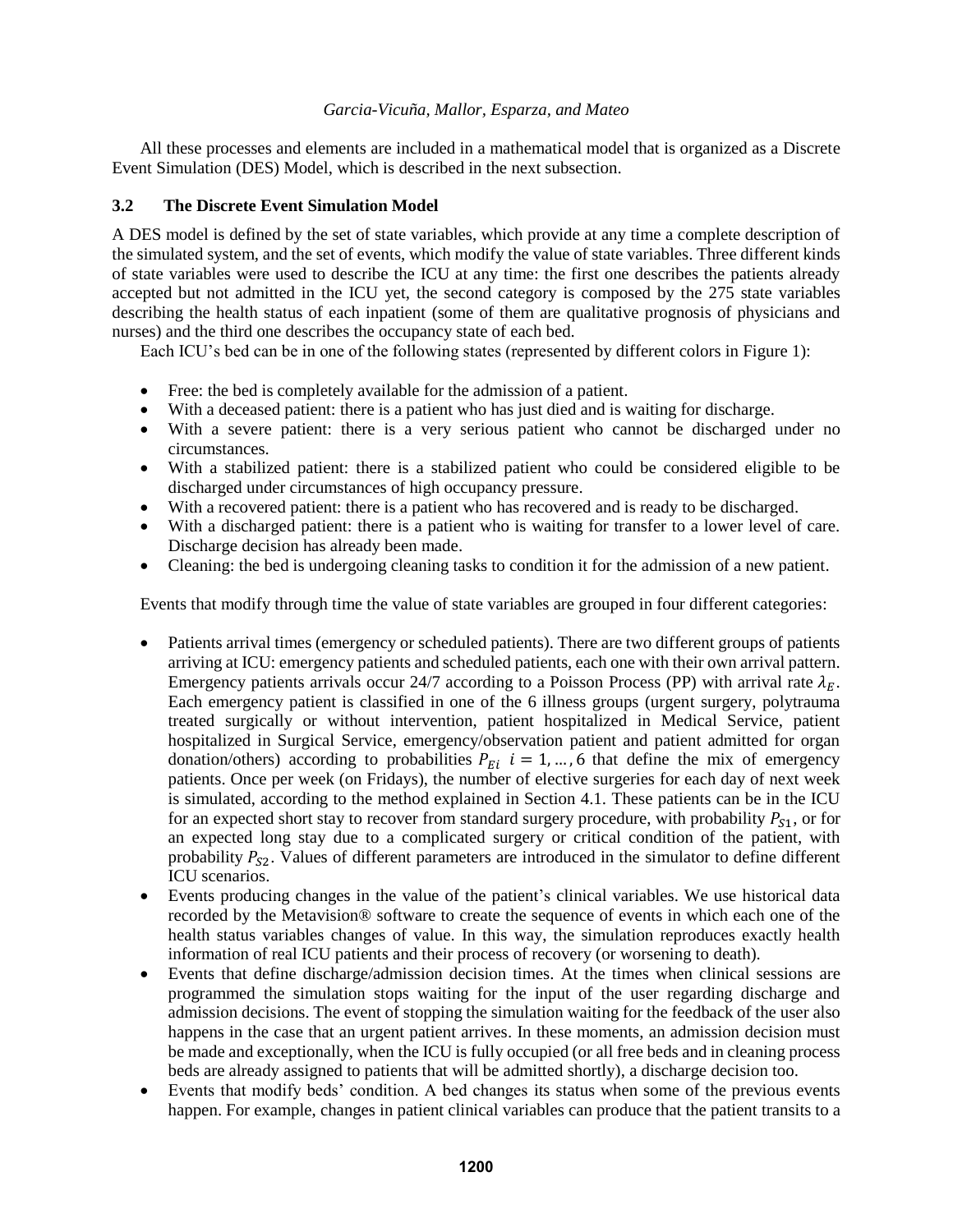stabilized health or to a recovery condition and then her/his bed does too. A discharge or an admission decision made at a decision time also changes the condition of the bed. Other events changing the state of a bed are the end of a discharge process and the end of a cleaning process.

## **4 SIMULATOR**

### **4.1 Defining Different Scenarios for ICUs**

We have designed and implemented computationally a dynamic simulator that generates scenarios like those found in a real ICU. The simulator is flexible enough to allow the definition of different ICUs according to its size, mix of patients, congestion level and discharge/admission decision process. Figure 2 shows how all these parameters can be modified. Moreover, it is possible to save all different scenarios that we create in that screen, to use directly in any simulation.

|                                                             |                                 | <b>CONFIGURATION SCREEN OF SIMULATION SCENARIO</b> |                     |                                         |                          |
|-------------------------------------------------------------|---------------------------------|----------------------------------------------------|---------------------|-----------------------------------------|--------------------------|
| 58<br>$\frac{0}{0}$<br><b>Emergency patient admissions:</b> |                                 | 42<br>0/0<br><b>Scheduled admissions:</b>          |                     | <b>Number of beds:</b>                  | $20 \div$                |
| Urgent Surgery:                                             | $\overline{9}$<br>%             | Standard stav:                                     | 26<br>$\%$          | <b>Type of hospital:</b>                | Tertiary<br>$\mathbf{r}$ |
| PTM:                                                        | $\overline{9}$<br>$\frac{9}{6}$ | Extended stay:                                     | 16<br>$\frac{9}{6}$ | Generate<br><b>ICU</b> initialization:  | Automatic v              |
| Patient hospitalized in Medical Service:                    | 16<br>$\frac{9}{6}$             | Total:                                             | 42<br>$\frac{1}{2}$ | <b>Congestion level:</b>                | Extreme<br>$\mathbf{r}$  |
| Patient hospitalized in Surgical Service:                   | $\overline{7}$<br>$\frac{9}{6}$ |                                                    |                     | <b>Start day of simulation:</b>         | Wednesday v              |
| Emergency/Observation Patient:                              | 16<br>%                         |                                                    |                     | <b>Duration of simulation in days:</b>  | $10 \div$                |
| Donation/Others:                                            | $\vert$ 1<br>%                  |                                                    |                     |                                         |                          |
| <b>Total:</b>                                               | 58 %                            |                                                    |                     | Days of the arrival record:             | $20 \div$                |
|                                                             | <b>TYPES OF DISCHARGE</b>       |                                                    |                     | <b>Blocking beds from hospital:</b>     | NO V                     |
|                                                             |                                 | • Morning Session                                  | 08:00 -             | <b>RandomSheed:</b><br>2908833429088334 |                          |
| <b>Regular programming sessions of discharges:</b>          |                                 | Afternoon Session:                                 | $15:00$ $*$         |                                         |                          |
|                                                             |                                 | Night Session:                                     | $22:00$ $+$         |                                         |                          |
| Schedule of discharges by high occupation:                  |                                 | $10:00$ $\blacktriangledown$                       | 18:00 -             | Save settings<br>Start                  | Exit                     |
| Schedule of discharges by saturation of the ICU:            |                                 | $00:00$ $\bullet$                                  | $24:00$ $\bullet$   |                                         |                          |

Figure 2: Configuration screen of simulation scenario.

The size is defined by the number of beds  $c$ . The mix of patients is defined by assigning a percentage for emergency and scheduled patients as we mentioned before, and as it is shown in equation (1).

$$
P_E + P_S = \sum_{i=1}^{6} P_{E_i} + \sum_{i=1}^{2} P_{S_i} = 100\% \tag{1}
$$

The health status of patients is simulated from 200 clinical reports of 200 real patients treated in ICU of Navarre Hospital Compound (112 emergency patients and 82 scheduled patients, distributed among their 6 and 2 categories, respectively), which have been completely anonymized.

The user can define the congestion level  $\rho$  of the ICU and from it, it is possible to determine the patient arrival processes (for both programmed and emergency patients). The analysis of historical data allows to estimate the average time in ICU of each category of patient,  $LoS(E_i)$  and  $LoS(S_i)$ , and therefore the total average LoS  $(1/\mu)$  is estimated as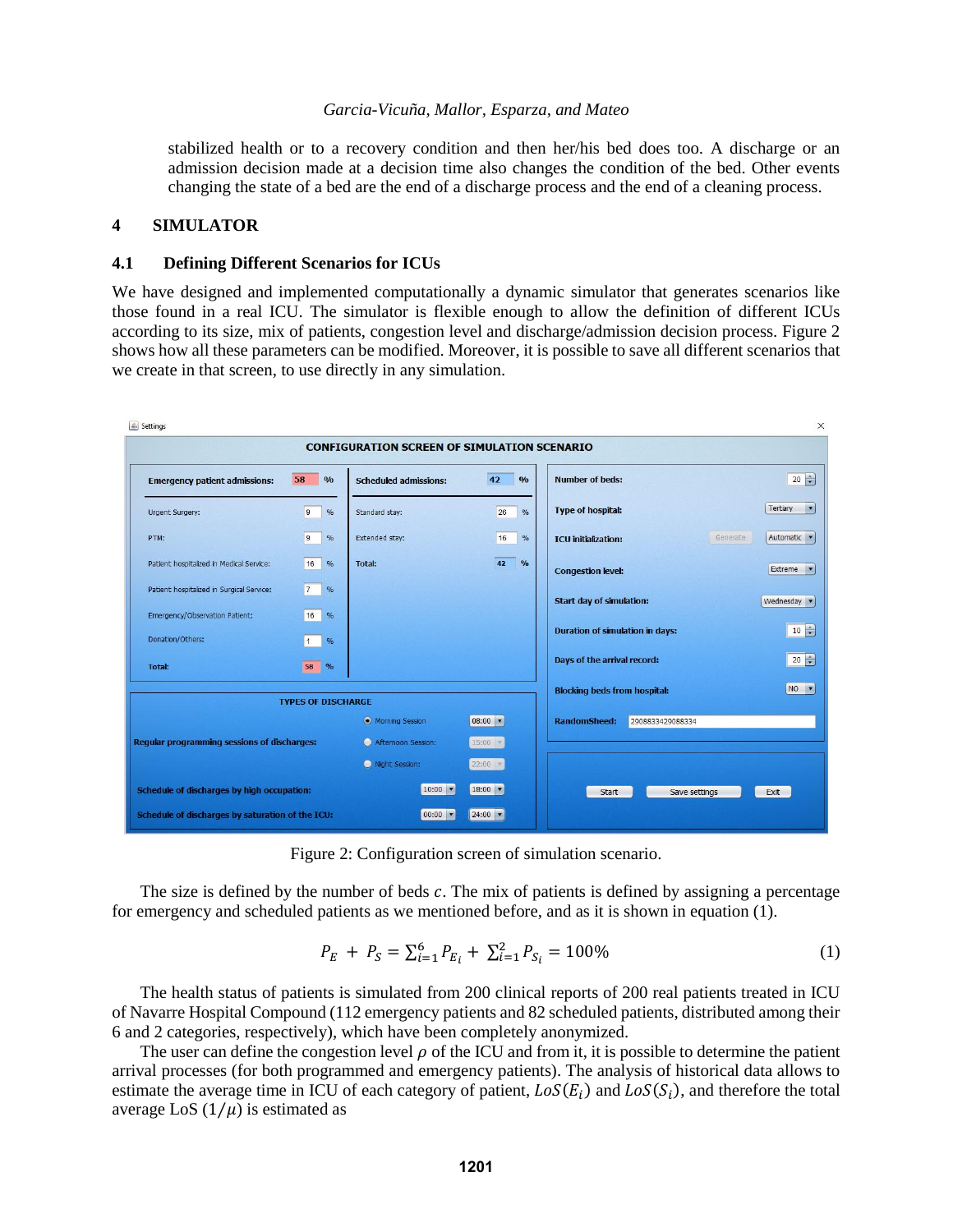$$
\frac{1}{\hat{\mu}} = \sum_{i=1}^{6} P_{E_i} \cdot \hat{E}(LoS(E_i)) + \sum_{i=1}^{2} P_{S_i} \cdot \hat{E}(LoS(S_i)).
$$

The congestion level (high, very high or extreme) refers to the value of  $\sigma = \lambda_T/(c \cdot \mu)$ , where  $\lambda_T$  is the total arrival rate. Once the value of  $\sigma$  is set the value of  $\lambda$  will be determined for each category of patients  $(\lambda_E = P_E \cdot \lambda_T \text{ and } \lambda_S = P_S \cdot \lambda_T).$ 

On the one hand, emergency patients present a PP, with arrival rate  $\lambda_F$ . When an emergency patient arrives at time  $t_i$ , the next patient will arrive at time  $t_{i+1}$  obtained from the equation (2). Apart from the arrival time, we assign the type of this emergency patient who arrives. He/she will be a patient of type  $E_i$ with a probability of  $P_{E_i}/P_E$ .

$$
t_{i+1} = t_i - \left(\frac{1}{\lambda_E}\right) \cdot \ln u_i \; ; \; \text{with } u_i \sim U(0,1) \tag{2}
$$

On the other hand, scheduled patients are shown to physicians at the time of the first clinical session in the morning. Those patients who are admitted arrive at ICU when the surgery is finished (each scheduled patient has this time previously defined). We consider that there are only operation days (OD) from Monday to Friday ( $d = 5$ ); therefore, the expected number of surgeries a surgery day is  $\lambda_{S*} = \lambda_S \cdot 7/d$ . For each type of scheduled patients the expected number of arrivals is  $\lambda_{S*1} = \lambda_{S*} \cdot P_{SI}/P_S$ . From these expected values the number of arrivals of each type of patient  $S_i$  in each day are simulated as  $[\lambda_{S*}$ ] patients with probability  $[\lambda_{S*}]\ + 1 - \lambda_{S*}$ , and  $[\lambda_{S*}]\ + 1$  with probability  $\lambda_{S*}$  –  $[\lambda_{S*}]\$  (where [.] denotes the integer part of the number).

Finally, the discharge/admission decision process is defined in the lower left side of Figure 2. It is possible to set different timetable of clinical sessions, as well as schedules of discharges by high occupation or saturation of the ICU (moments in which physicians can assign a discharge in order to reduce the occupation of the ICU, with a view to possible future admission or when a patient must be admitted obligatorily, but there are no free beds respectively). Out of hours defined there, discharges cannot be assigned.

## **4.2 Initialization Process**

The initialization process of the ICU simulation, once the size c, congestion  $\rho$  and mix of patients are defined, generates the number of inpatients at the beginning of the simulation, as well as their type and their health status.

We denote by  $G_i$   $i = 1, ..., 8$  the eight groups of patients  $E_i$   $i = 1, ..., 6$  and  $S_i$   $i = 1, 2$ , each one with a LoS described by a random variable  $T_i$ . Let  $\tau_i$  be the expected LoS of group  $G_i$  ( $\tau_i = E(T_i)$ ). The number of occupied beds is determined as a rounded value of the expected one, that is,  $[\rho c]$  occupied beds with probability  $[\rho c] + 1 - \rho c$ , and  $[\rho c] + 1$  with probability  $\rho c - [\rho c]$ .

The probability that a patient of certain type occupies a bed is calculated as the percentage of time that a bed is occupied for that type of patient; that is,  $\theta_i = \lambda_i \tau_i / \sum_j \lambda_j \tau_j$ . Once the group of patients *i* is selected, the specific patient  $j$  that is going to occupy the bed is selected according to a probability that is proportional to the LoS, that is,  $\varphi_{ij} = t_{ij}/\sum_k t_{ik}$ , where  $t_{ik}$  is the LoS of the kth patient of the group i.

We need to start the simulation of the ICU representing its stationary state. For this reason, once a patient is selected to occupy a bed, the LoS already consumed at the beginning of simulation is considered uniformly distributed in his/her total LoS. Then, the health status of the patient is fast-forwarded according to his/her remaining LoS.

#### **4.3 Interaction with the User**

The simulator will be interactively managed by the user. At decision times, the simulator presents the user the patients who are occupying the ICU and he/she must make decisions like those made by physicians in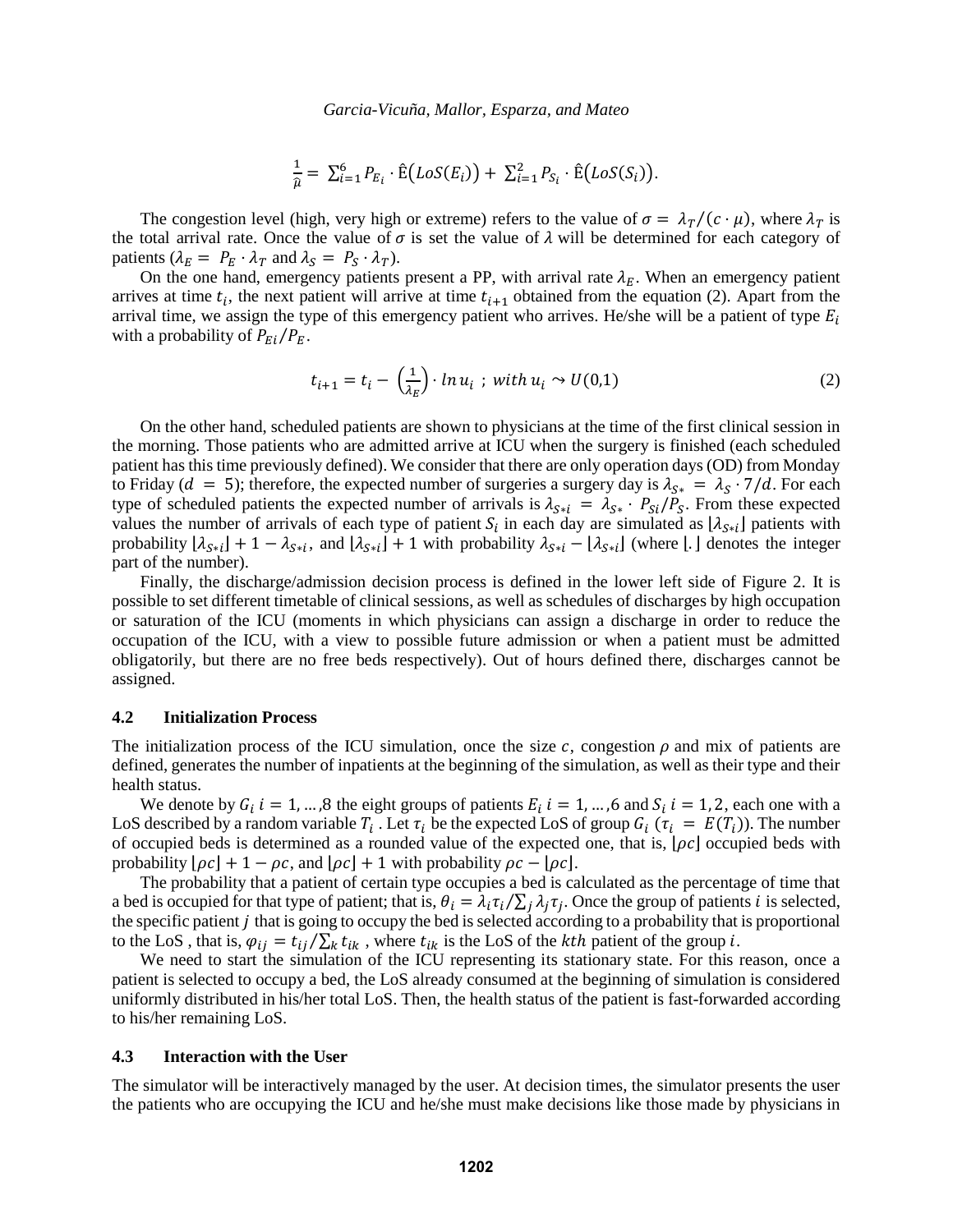the ICU, by analyzing the inpatient's health status, the occupancy level, and the forecasted scheduled patients.

Figure 3 shows the main screen of the simulator during the simulation. In the lower part, there is a history of emergency patients arrivals (left) and of the surgeries scheduled for the next few days (right). On the top right side, it is shown the events related to admissions, discharges or changes in the health status of patients. In the upper left part, there is a graphic panel in which the occupation of the ICU is represented. Clicking on a patient, you get all the clinical history to date (the evolution of the 275 variables describing the health status as well as the medical and nursery reports). In fact, the health status is reported in a different screen of the simulator that imitates and provides the same information that is displayed and recorded by the dedicated software Metavision®. In this way, the simulator creates a totally realistic and credible ICU environment (see Figure 4).



Figure 3: Simulator's main screen.

As we mentioned before, we have collected variables of 200 real patients of an ICU. The purpose of the simulator is not to evaluate the user's medical knowledge, but to collect information about his/her management. Therefore, the physician author of this paper together with her colleagues from the ICU examined all patients' clinical histories to define three states along their LoS, which help the user to make decisions. A patient who has just been admitted in the ICU is considered in severe conditions to be discharged (red color in Figure 1). In the other hand, patients at the end of their LoS are considered totally recovered and they should be discharged (green color in Figure 1). Finally, an intermediate state is established for each patient (orange color in Figure 1), which indicates the time from which the patient is sufficiently stabilized to be discharged, although risks to his/her health are assumed.

At decision moments (clinical sessions and at patient arrival times) the simulator waits for the decision of the user. He/She must decide which patients are discharged and which are not. In turn, the user of the simulator can decide if a patient's admission (emergency patient or scheduled patient) is denied due to lack of beds, or if an early discharge is assigned to a patient. When simulation finishes, all these decisions and general results (number of patients admitted, number of surgeries cancelled, number of early discharges…) are recorded in order to be analyzed after. Since a well-done simulation run could last many minutes the simulator allows the user to save the simulation and continuing it later.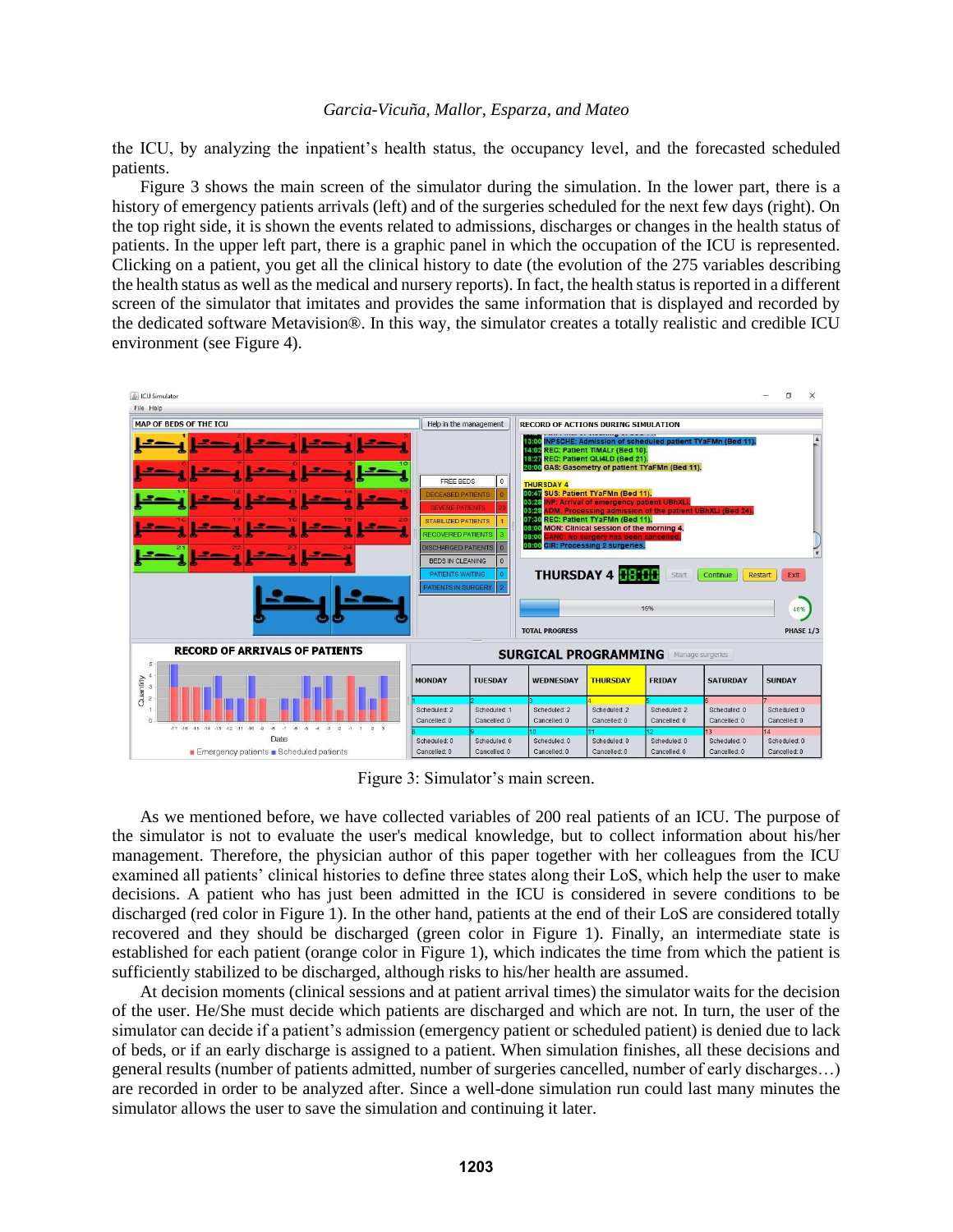

Figure 4: Information of patient's clinical data, mimicking real screens of Metavision®.

# **4.4 Information Recorded**

This simulator will allow us to study decision-making in ICUs by requesting inputs from physicians. After each simulation, all decisions will be recorded in a file which can be opened by the simulator. These files allow reproducing step by step one simulation that is already finished. This is very useful in order to watch how simulation has been performed by another user, that could be a senior physician and used as a learning tool.

The recorded information can be used to analyze the management *style* of the user. For instance, Table 1 summarizes results recorded while we were testing the simulator with physicians. These preliminary results show general measures which allow us to compare the management of different users under exactly the same ICU scenario (that means the same initial inpatients and the same patient arrival process).

Table 1: Comparison of simulation global results recorded while some physicians were testing the simulator. Users faced a 15-bed ICU, which was initialized with 14 patients in different health statuses. Over ten days, 20 emergency patients and 14 scheduled patients arrived at the ICU.

| Physician | Diverted<br>emergency<br>patients | Cancelled<br>surgeries | Shortened<br>stays | Average time of<br>shortened LoS (h) |
|-----------|-----------------------------------|------------------------|--------------------|--------------------------------------|
| User 1    |                                   |                        |                    | 35.403                               |
| User 2    | 10                                |                        | 10                 | 37.95                                |
| User 3    |                                   | 6                      |                    | 41.157                               |
| User 4    | 8                                 |                        | 12                 | 37.879                               |
| User 5    |                                   |                        | h                  | 23.968                               |
| User 6    | 8                                 |                        |                    | 47.5                                 |
| Mean      | 8.167                             | 3.333                  | 7.5                | 37.301                               |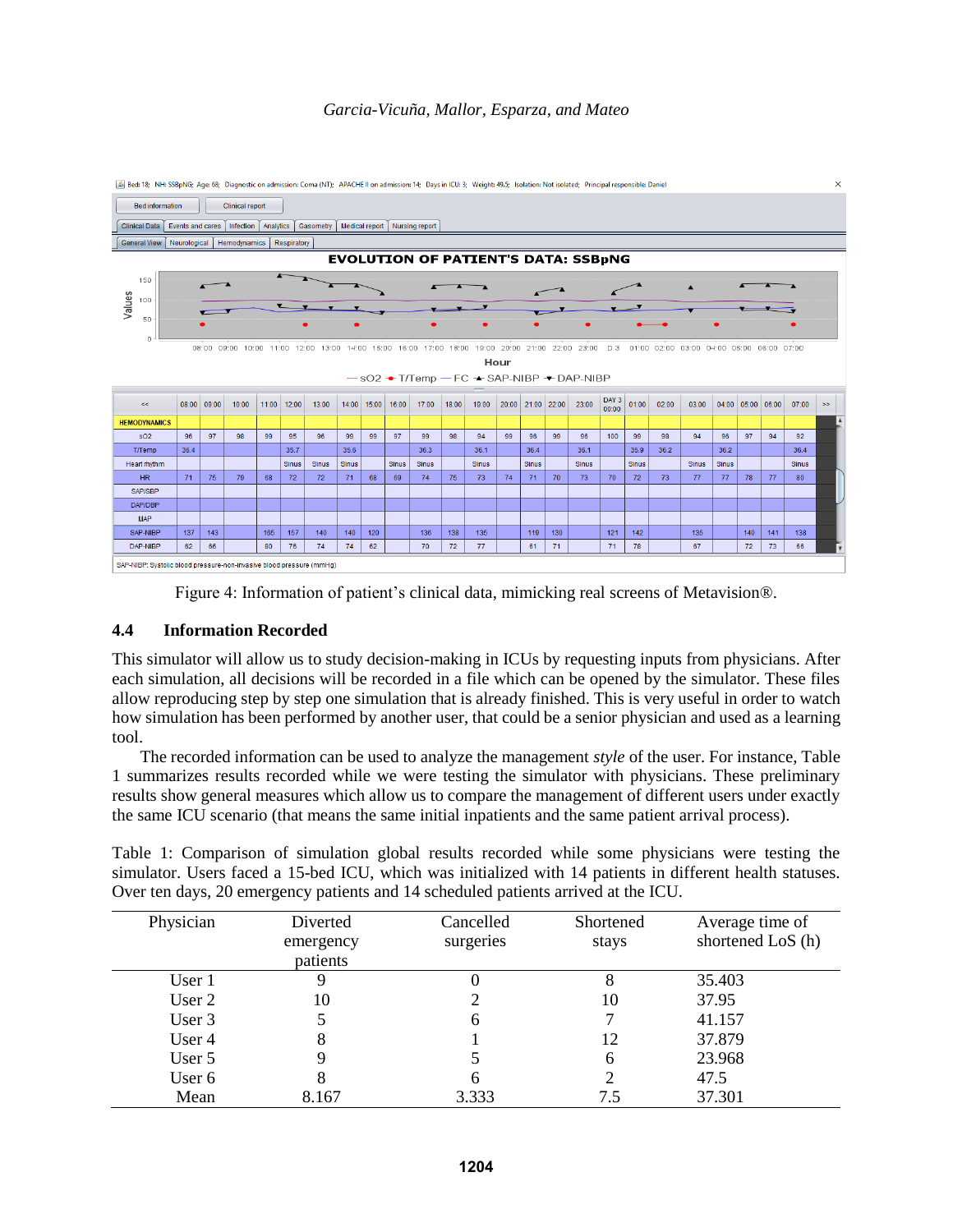The simulator has been used and validated by ICU physicians of the main hospital in Navarre (Spain) and it is ready to be used by any interested user by internet [\(https://emi-sstcdapp.unavarra.es/ICU](https://emi-sstcdapp.unavarra.es/ICU-simulator)[simulator\)](https://emi-sstcdapp.unavarra.es/ICU-simulator). In order to access it, the username (ICU-simulator) and the password (ICU\_S1mulat0r\*) are required. When groups of physicians of different ICUs use this simulator, they will generate records of their decisions, which will enable us to test theories about physicians' decision-making, analyze triage processes and detect biases.

## **5 DISCUSSION AND CONCLUSIONS**

Recent research shows that the use of MFS has a positive effect on the learning of participants. (Elsawah et al. 2017; Pennock et al. 2018). Based on this, we propose this ICU simulator as a learning tool from two different points of view.

On the one hand, this simulator could be used at universities by medicine and nursing students. This kind of tools has already been used successfully (Grunewald et al. 2003). In our case, students could run simulations by themselves, learning how ICUs are managed. They could take part in the decision-making process in a safe environment in which their decisions do not have bad consequences for patients. Not only that, but they could also see some simulations performed by ICU physicians, whose decisions are supposed to be the best. Therefore, students could compare how an expert decides about patients and how they do it themselves. Of course, physicians who work in ICUs could use the simulator in order to improve their knowledge of bed management.

On the other hand, from simulations performed by many physicians of the same hospital, it would be possible to learn not only individually but also in a collective way. For instance, comparing all files of decision-making we could detect which situations generate the most disparity between physicians. These scenarios could be categorized as conflicting scenarios because there is no unified response from physicians to manage this situation. In the same way, we could identify which patients are the most difficult to manage, because decisions about them are the most different (decision about admission, time to discharge...). All of this will allow physicians to generate conflictive scenarios (with the simulator) to test new policies in order to face these situations.

For now, a valid simulator has been built, which gathers the characteristics to reproduce the real operation of an ICU. The proposed methodology allows collecting relevant and objective information for the analysis of medical decisions, being able to generate scenarios that cause variability. The level of dissimilarity in decisions among physicians is analyzed in a quantitative way, besides identifying its causes and quantifying their influence on the management of ICU beds. Definitely, reducing the variability in the process of decision making about the discharge of a patient from the ICU could avoid early discharges and scheduled surgeries suspensions.

## **ACKNOWLEDGMENTS**

This paper has been supported by grant MTM2016-77015-R (AEI, FEDER).

# **A SET OF PATIENT VARIABLES**

- Informative patient's data: age, gender, weight, LoS, provenance, principal diagnostic, personal history and type of patient (Fixed values for each patient and considered outside the 275 variables).
- Neurological parameters (10): both pupil size in millimeters and reactivity, Glasgow Coma Scale (Glasgow-Motor response, Glasgow-Eye response and Glasgow-Verbal response), external ventricular drain and RASS scale.
- Hemodynamic parameters (17): oxygen saturation  $(\%)$ , temperature in degrees Celsius ( $\degree$ C), type of heart rhythm, heart rate (rpm), systolic blood pressure (mmHg), diastolic blood pressure (mmHg) (invasive are non-invasive), mean arterial blood pressure (mmHg), pacemaker rhythm  $(y/n)$ , type of pacemaker, pacemaker operating modes, pacing rate (rpm), pacing capture threshold (mA), etc.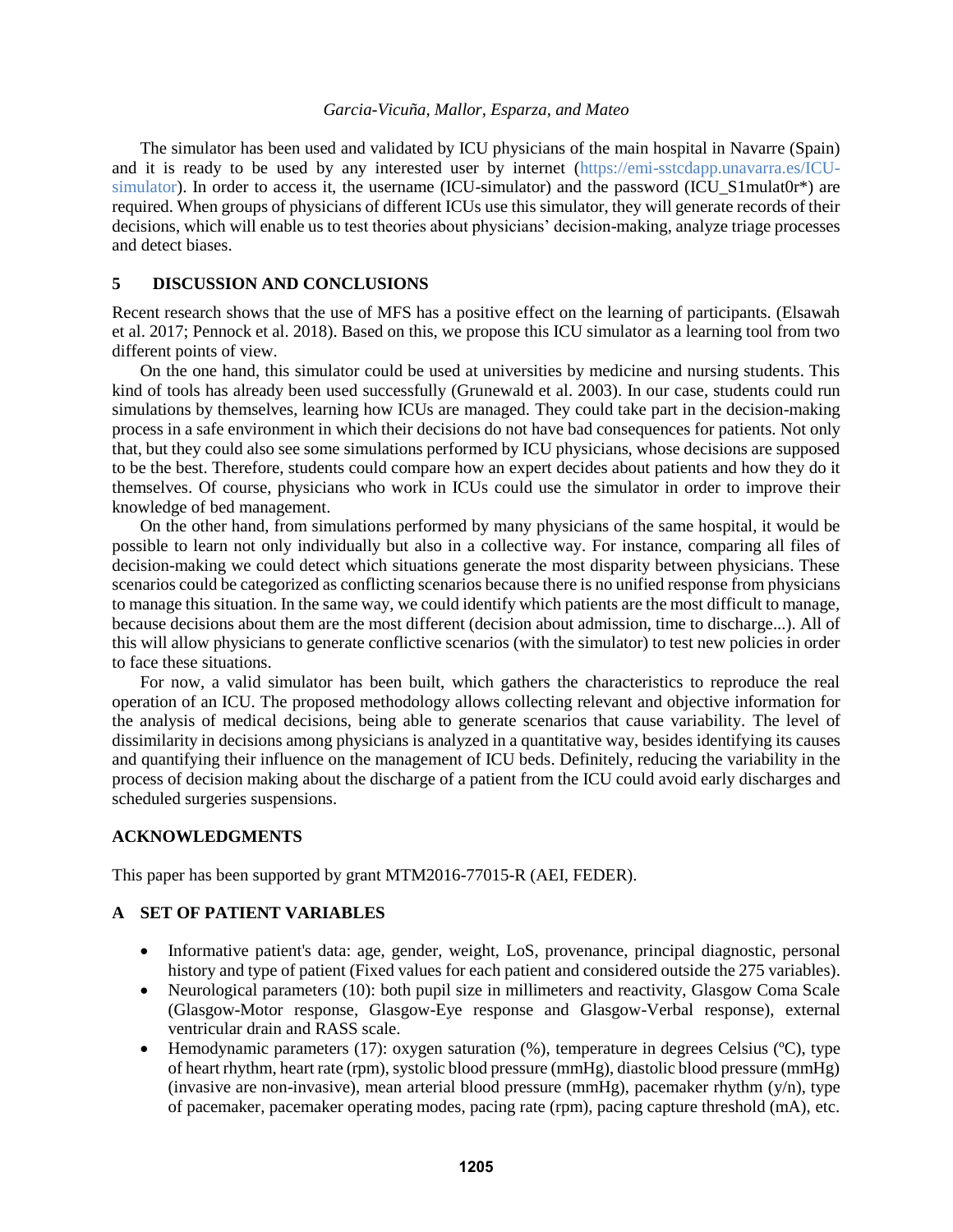- Respiratory parameters (14): spontaneous breathing trials, tracheotomy (y/n), fenestrated cannula/speaking valve (y/n), tracheostomy cap (y/n), conventional mechanical ventilation (y/n), noninvasive positive pressure ventilation  $(y/n)$ , reservoir mask  $(y/n)$ , Venturi mask  $(y/n)$ , nasal cannula (L/minute), inspired gas flow with high-flow nasal cannula oxygen therapy (L/minute), fraction of inspired oxygen with high-flow nasal cannula oxygen therapy (%), fraction of inspired oxygen  $(\%)$ , extrinsic positive end-expiratory pressure (cmH<sub>2</sub>O) and respiratory rate (rpm).
- Kidney parameters (2): continuous renal replacement therapies  $(y/n)$  and intermittent hemodialysis  $(y/n)$ .
- Balances (2): diuresis (mL) and chest drainage (mL).
- Medication (123): plasmalyte (mL/h), propofol 2% (mg/Kg/h), midazolam 50 mg ( $\mu$ g/Kg/h), remifentanil / ultiva ( $\mu$ g/Kg/min), morphic chloride (mg/h), intravenous fentanyl ( $\mu$ g/Kg/h), etc.
- Events and care (54): percutaneous tracheostomy, cardiopulmonary resuscitation, defibrillation, electrical cardioversion, pharmacologic cardioversion, transcutaneous pacing, pericardiocentesis, pulmonary embolectomy, etc.
- Infections (5): type of infection, origin, inflammatory response, germs and antibiotics.
- Analytics (37): hemoglobin (g/dL), hematocrit (%), leukocytes  $(X10<sup>9</sup>/L)$ , neutrophils (%), Lymphocytes (%), monocytes (%), eosinophils (%), basophils (%), etc.
- Gasometry (7): pH, pCO<sub>2</sub> (mmHg), pO<sub>2</sub> (mmHg), lactate (mmol/L), saturation (%), HCO<sub>3</sub> (mmol/L) and base excess (mmol/L).
- Reports (4): admission, medical, nursing and clinical reports.

### **REFERENCES**

- Bai, J., A. Fügener, J. Schoenfelder, and J.O. Brunner. 2018. "Operations Research in Intensive Care Unit Management: a Literature Review". *Health Care Management Science* 21(1):1–24.
- Barado, J., J. M. Guergue, L. Esparza, C. Azcarate, F. Mallor, and S. Ochoa. 2012. "A Mathematical Model for Simulating Daily Bed Occupancy in an Intensive Care Unit". *Critical Care Medicine* 40(4):1098-1104.
- Bean, D. M., P. Taylor, and R. J. B. Dobson. 2019. "A Patient Flow Simulator for Healthcare Management Education". *BMJ Simulation and Technology Enhanced Learning* 5(1):46-48.
- Brailsford, S. and J. Vissers. 2011. "OR in Healthcare: A European Perspective". *European Journal of Operational Research* 212(2):223-234.
- Cardoso, L. T., C. M. Grion, T. Matsuo, E. H. Anami, I. A. Kauss, L. Seko, and A. M. Bonametti. 2011. "Impact of Delayed Admission to Intensive Care Units on Mortality of Critically Ill Patients: a Cohort Study". *Critical Care* 15(1):R28.
- Chalfin, D. B., S. Trzeciak, A. Likourezos, B. M. Baumann, R. P. Dellinger, and the DELAY-ED Study Group. 2007. "Impact of Delayed Transfer of Critically Ill Patients From the Emergency Department to the Intensive Care Unit". *Critical Care Medicine* 35(6):1477-1483.
- Chan, C. W., V. F. Farias, N. Bambos, and G. J. Escobar. 2012. "Optimizing Intensive Care Unit Discharge Decisions with Patient Readmissions". *Operations Research* 60(6):1323-1341.
- Costa, A. X., S. A. Ridley, A. K. Shahani, P. R. Harper, V. De Senna, and M.S. Nielsen. 2003. "Mathematical Modelling and Simulation for Planning Critical Care Capacity". *Anaesthesia* 58(4):320-327.
- Dobson, G., H. H. Lee, and E. Pinker. 2010. "A Model of ICU Bumping". *Operations Research* 58(6):1564-1576.
- Elsawah, S., A. McLucas, and J. Mazanov. 2017. "An Empirical Investigation Into the Learning Effects of Management Flight Simulators: a Mental Models Approach". *European Journal of Operational Research* 259(1):262–272.
- Frost, S., V. Tam, E. Alexandrou, L. Hunt, Y. Salamonson, P. Davidson, M. J. Parr, and K. M. Hillman. 2010. "Readmission to Intensive Care: Development of a Nomogram for Individualising Risk". *Critical Care and Resuscitation* 12(2):83–89.
- Gantner, D., K. Farley, M. Bailey, S. Huckson, P. Hicks, and D. Pilcher. 2014 "Mortality Related to After-hours Discharge from Intensive Care in Australia and New Zealand, 2005-2012". *Intensive Care Medicine* 40(10):1528-1535.
- Griffiths, J. D., V. Knight, and I. Komenda. 2013. "Bed Management in a Critical Care Unit". *IMA Journal Management Mathematics* 24(2):137-153.
- Grunewald, M., R. A. Heckemann, H. Gebhard, M. Lell, and W. A. Bautz. 2003. "Compare Radiology: Creating an Interactive Web-Based Training Program for Radiology with Multimedia Authoring Software". *Academic Radiology* 10(5):543– 553.
- Halpern, N. A. and S. M. Pastores. 2010. "Critical Care Medicine in the United States 2000-2005: an Analysis of Bed Numbers, Occupancy Rates, Payer Mix, and Costs". *Critical Care Medicine* 38(1):65-71.
- Kim, S. C., I. Horowitz, K. Young, and T. A. Buckley. 2000, "Flexible Bed Allocation and Performance in the Intensive Care Unit". *Journal of Operation Management* 18(4):427-443.